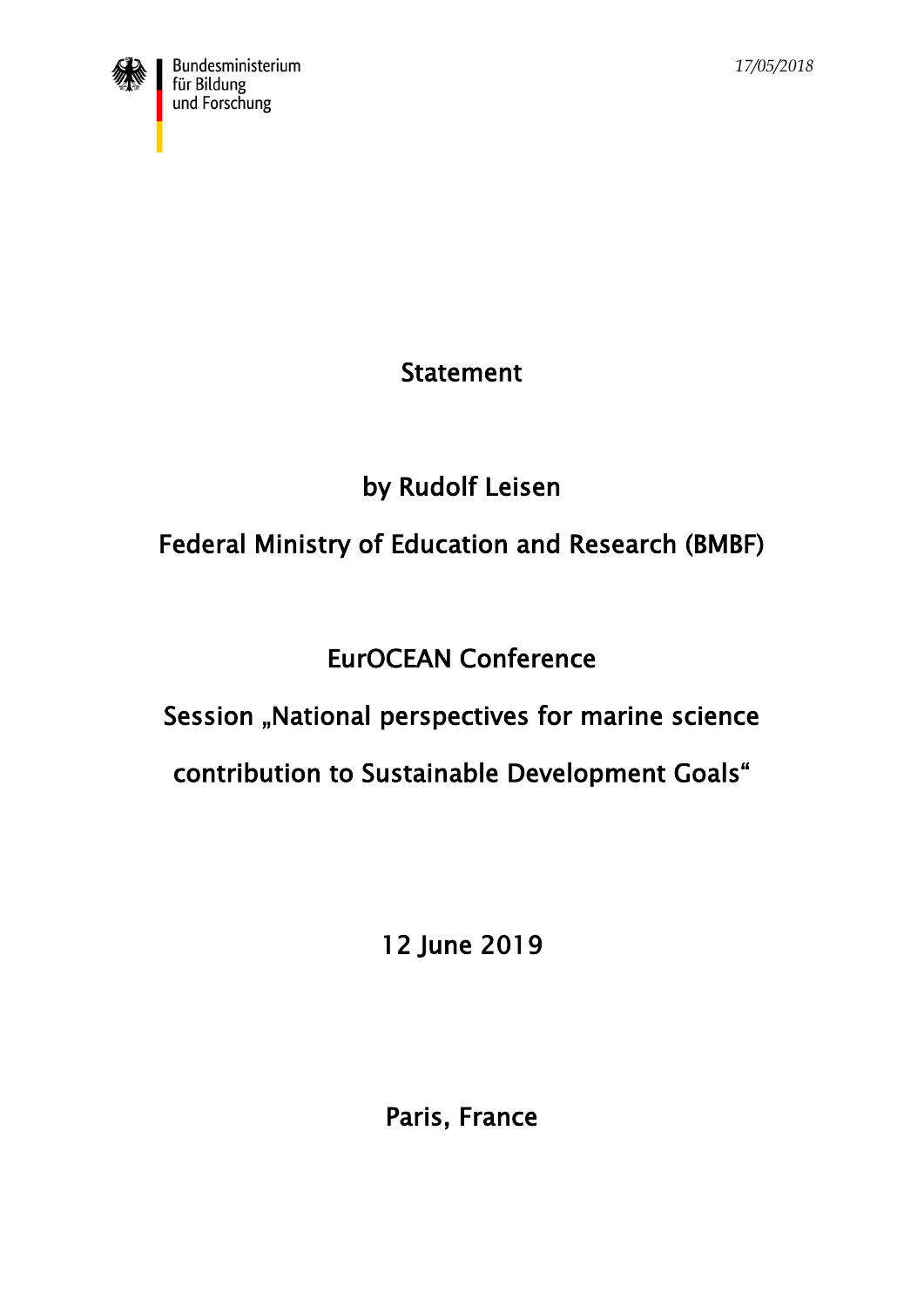(Speaking time: approx. 5

minutes)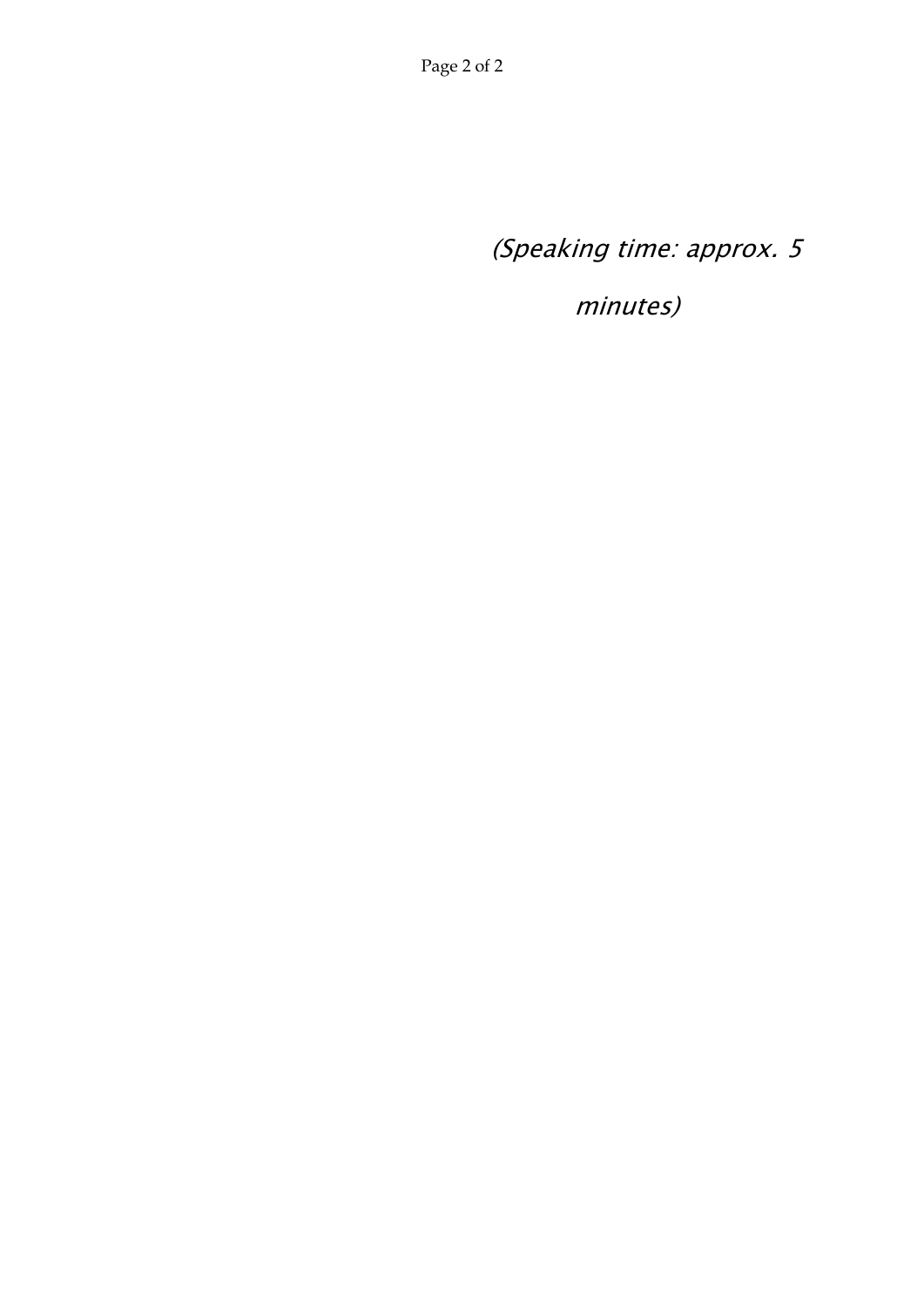**Ladies and Gentlemen,**

**There is widespread consensus on the benefits of European cooperation in education and research. We intend to build on this positive sentiment during the German Presidency and shape the coming decade of European research and education policy. We will put a focus on improving the way that education, research and innovation interact smoothly at European level. In short, the priorities of the Federal Ministry of Education and Research during the German EU Presidency will be to strengthen the role of education** *and* **science to develop and identify viable solutions for a digitalized future.** 

**Digitalization will have a fundamental and lasting effect on society comparable to the invention of electricity or the steam engine. The economic wellbeing of Europe will strongly depend on the capabilities of our societies to cope with the ongoing changes related to digitalization.**

**Thus in the context of education, one of our priorities is vocational education and training as it is crucial in times of shortages of skilled labour and changing demands due to digitalization. The equality of vocational and academic education and permeability are getting more and more important - this is one key topic of our minister in general.** 

**Also research and science - and especially data-intensive sciences like oceanography - are affected by digitalization. The digital revolution has transformed the creation, storage and transfer of knowledge. We have to make sure that marine research data are available and accessible for future analysis. Thus Germany fully supports an Open Access Policy on Data Management and Publication. We are working on a national concept under the newly initiated "German Alliance for Marine Research". Additionally, the National Research Data Infrastructure (NFDI) Initiative in Germany aims at systematically managing scientific and research data, providing long-term data storage, backup and accessibility, and networking the data both nationally and internationally.**

**Let me give you an example: In 2020 the German research vessel POLARSTERN will come back from the MOSAiC expedition, the**